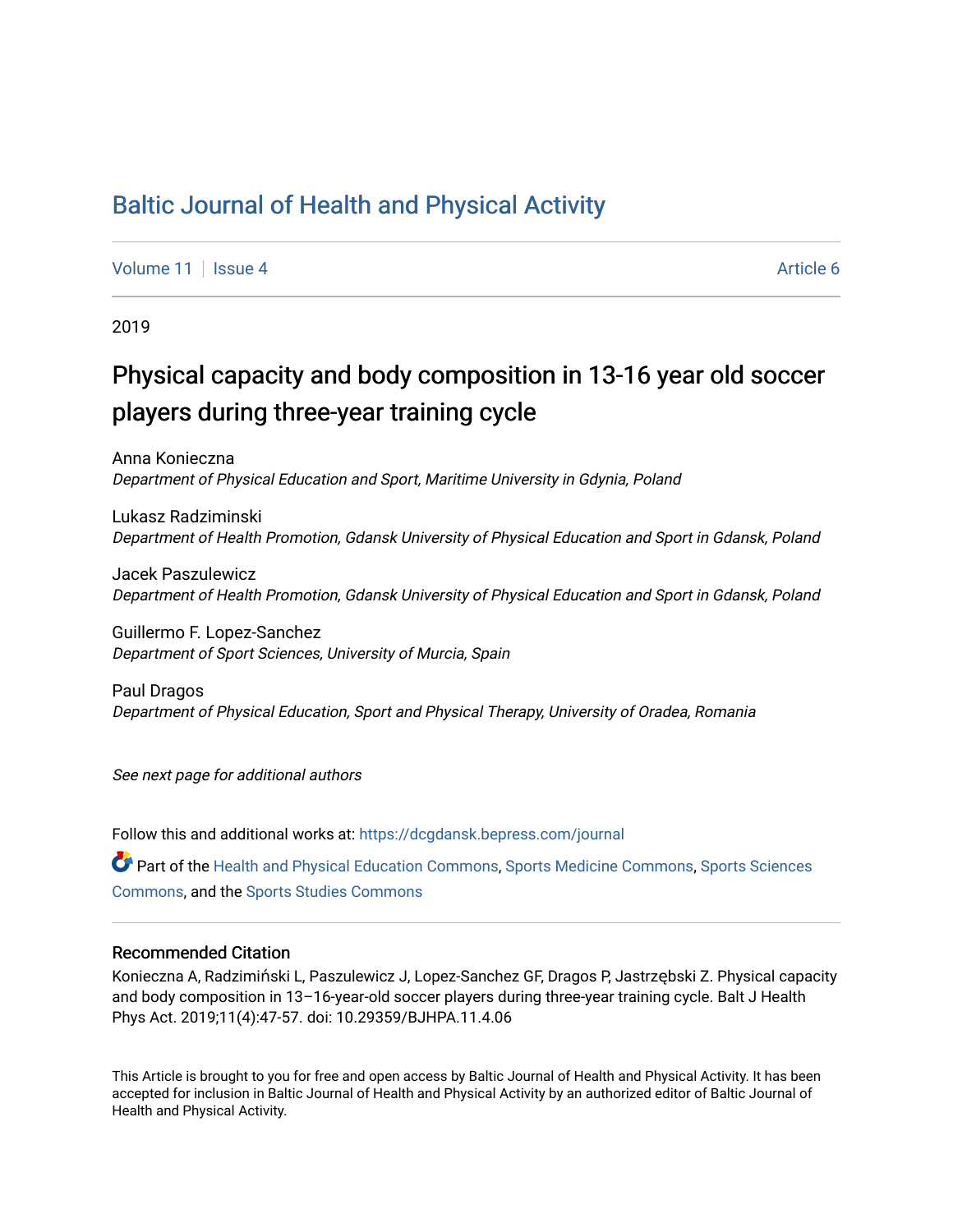# Physical capacity and body composition in 13-16 year old soccer players during three-year training cycle

#### Authors

Anna Konieczna, Lukasz Radziminski, Jacek Paszulewicz, Guillermo F. Lopez-Sanchez, Paul Dragos, and Zbigniew Jstrzebski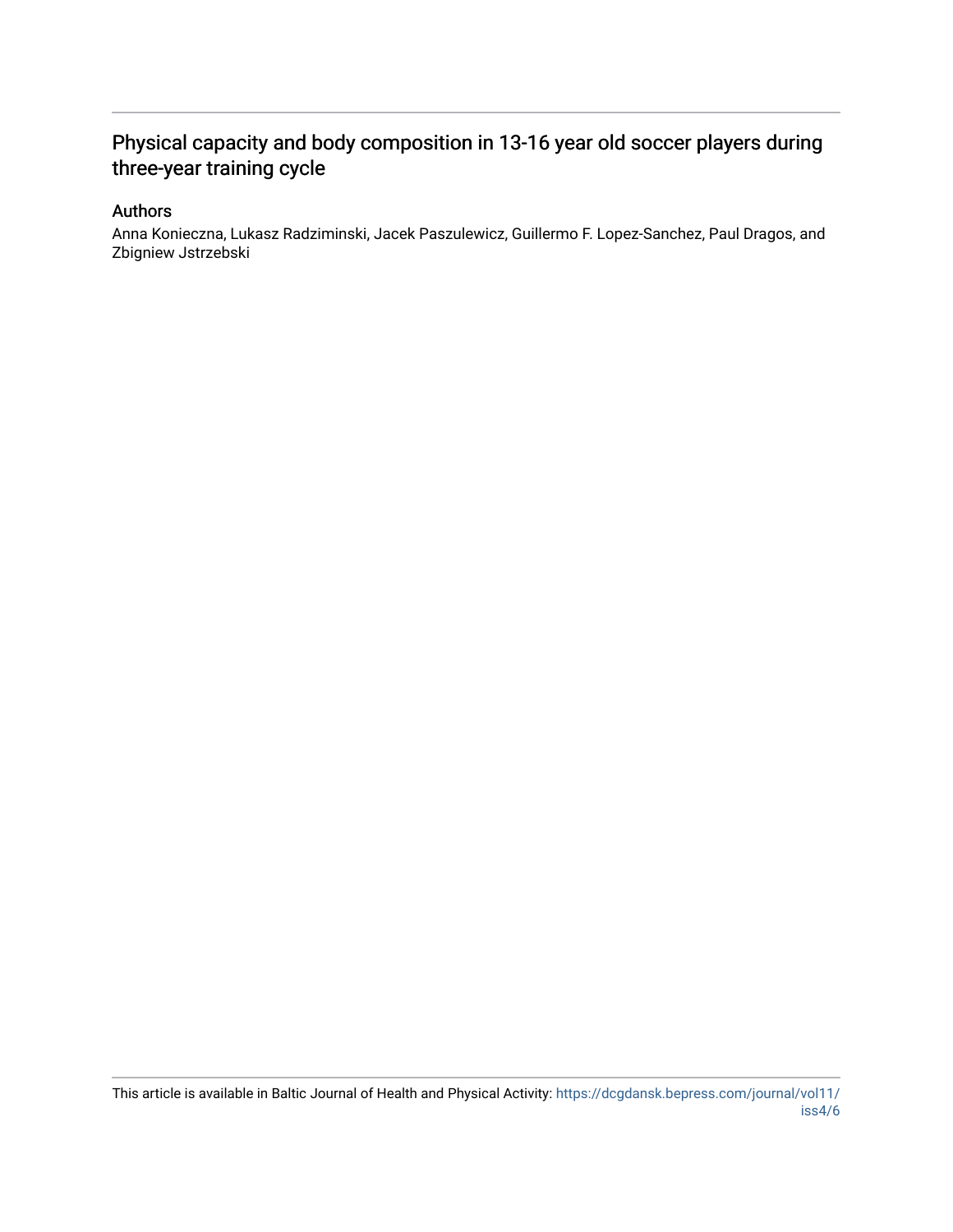# **Physical capacity and body composition in 13–16-year-old soccer players during three-year training cycle**

#### **Authors' Contribution:**

- **A** Study Design
- **B** Data Collection
- **C** Statistical Analysis
- **D** Data Interpretation
- **E** Manuscript Preparation **F** Literature Search
- **G** Funds Collection
- 

ſ

#### **Anna Konieczna2 ABEFG, Łukasz Radzimiński2 CE, Jacek Paszulewicz2 EF, Guillermo F. Lopez-Sanchez3 EF, Paul Dragos4 EF, Zbigniew Jastrzębski2 ADE**

- <sup>1</sup> Department of Physical Education and Sport, Maritime University in Gdynia, Poland
- 2 Department of Health Promotion, Gdansk University Physical Education and Sport in Gdansk, Poland
- <sup>3</sup> Department of Sport Sciences, University of Murcia, Murcia, Spain
- 4 Department of Physical Education, Sport and Physical Therapy, University of Oradea, Oradea, Romania

| abstract                     |                                                                                                                                                                                                                                                                                                                                                                                                                                                                                              |
|------------------------------|----------------------------------------------------------------------------------------------------------------------------------------------------------------------------------------------------------------------------------------------------------------------------------------------------------------------------------------------------------------------------------------------------------------------------------------------------------------------------------------------|
| <b>Background:</b>           | The aim of the study was to show changes in aerobic and anaerobic capacity and body composition of<br>adolescent soccer players in a three-year training cycle.                                                                                                                                                                                                                                                                                                                              |
| <b>Material and methods:</b> | 16 footballers aged 13.4 $\pm$ 0.25 years took part in the study. Measurements of aerobic fitness were<br>performed with the Cooper and PWC170 tests, and anaerobic fitness with the Wingate test. Body<br>composition measurements were made with an electronic scale.                                                                                                                                                                                                                      |
| <b>Results:</b>              | During the three-year training period, significant changes in PWC <sub>170</sub> and VO <sub>2</sub> max were observed<br>depending on the stage of adolescence and the training process. Relative values of anaerobic capacity<br>indicators: total work and maximal power over a three-year period increased significantly (W, from $\bar{x}$ =<br>228.2 ±19.2 J/kg to $\bar{x}$ = 263.2 ± 19.9 J/kg; P <sub>max</sub> from $\bar{x}$ = 9.19 ± 0.86 W/kg to $\bar{x}$ = 10.98 ± 0.55 W/kg. |
| <b>Conclusions:</b>          | Adolescent soccer players have shown significant changes in their exercise capacity and body<br>composition during the three years of the training process. Correlations between selected anaerobic<br>fitness indices and fat free mass were significantly positive.                                                                                                                                                                                                                        |
| Kev words:                   | long term training, soccer players.                                                                                                                                                                                                                                                                                                                                                                                                                                                          |

#### **article details**

|                              | Article statistics: Word count: 3,532; Tables: 2; Figures: 4; References: 54                                                                                                                                                                                                                                                                                                                                                                                                                                                                                                                                                                                                                                                                                                                                                                                  |  |  |  |  |  |  |  |  |
|------------------------------|---------------------------------------------------------------------------------------------------------------------------------------------------------------------------------------------------------------------------------------------------------------------------------------------------------------------------------------------------------------------------------------------------------------------------------------------------------------------------------------------------------------------------------------------------------------------------------------------------------------------------------------------------------------------------------------------------------------------------------------------------------------------------------------------------------------------------------------------------------------|--|--|--|--|--|--|--|--|
|                              | <b>Received:</b> November 2019; <b>Accepted:</b> December 2019; <b>Published:</b> December 2019                                                                                                                                                                                                                                                                                                                                                                                                                                                                                                                                                                                                                                                                                                                                                               |  |  |  |  |  |  |  |  |
|                              | <b>Full-text PDF:</b> http://www.balticsportscience.com                                                                                                                                                                                                                                                                                                                                                                                                                                                                                                                                                                                                                                                                                                                                                                                                       |  |  |  |  |  |  |  |  |
| Copyright                    | © Gdansk University of Physical Education and Sport, Poland                                                                                                                                                                                                                                                                                                                                                                                                                                                                                                                                                                                                                                                                                                                                                                                                   |  |  |  |  |  |  |  |  |
| Indexation:                  | Celdes, Clarivate Analytics Emerging Sources Citation Index (ESCI), CNKI Scholar (China National Knowledge<br>Infrastructure), CNPIEC, De Gruyter - IBR (International Bibliography of Reviews of Scholarly Literature in<br>the Humanities and Social Sciences), De Gruyter - IBZ (International Bibliography of Periodical Literature<br>in the Humanities and Social Sciences), DOAJ, EBSCO - Central & Eastern European Academic Source, EBSCO<br>- SPORTDiscus, EBSCO Discovery Service, Google Scholar, Index Copernicus, J-Gate, Naviga (Softweco, Primo<br>Central (ExLibris), ProQuest - Family Health, ProQuest - Health & Medical Complete, ProQuest - Illustrata: Health<br>Sciences, ProQuest - Nursing & Allied Health Source, Summon (Serials Solutions/ProQuest, TDOne (TDNet), Ulrich's<br>Periodicals Directory/ulrichsweb, WorldCat (OCLC) |  |  |  |  |  |  |  |  |
| <b>Funding:</b>              | This research received no specific grant from any funding agency in the public, commercial, or not-for-profit sectors.                                                                                                                                                                                                                                                                                                                                                                                                                                                                                                                                                                                                                                                                                                                                        |  |  |  |  |  |  |  |  |
|                              | <b>Conflict of interests:</b> Authors have declared that no competing interest exists.                                                                                                                                                                                                                                                                                                                                                                                                                                                                                                                                                                                                                                                                                                                                                                        |  |  |  |  |  |  |  |  |
| <b>Corresponding author:</b> | Dr hab. Zbigniew Jastrzebski, Gdansk University of Physical Education and Sport – Health Promotion; K. Górskiego 1<br>Gdańsk 80-336, Poland; e-mail: zb.jastrzebski@op.pl                                                                                                                                                                                                                                                                                                                                                                                                                                                                                                                                                                                                                                                                                     |  |  |  |  |  |  |  |  |
| <b>Open Access License:</b>  | This is an open access article distributed under the terms of the Creative Commons Attribution-Non-commercial 4.0<br>International (http://creativecommons.org/licenses/by-nc/4.0/), which permits use, distribution, and reproduction in<br>any medium, provided the original work is properly cited, the use is non-commercial and is otherwise in compliance<br>with the license.                                                                                                                                                                                                                                                                                                                                                                                                                                                                          |  |  |  |  |  |  |  |  |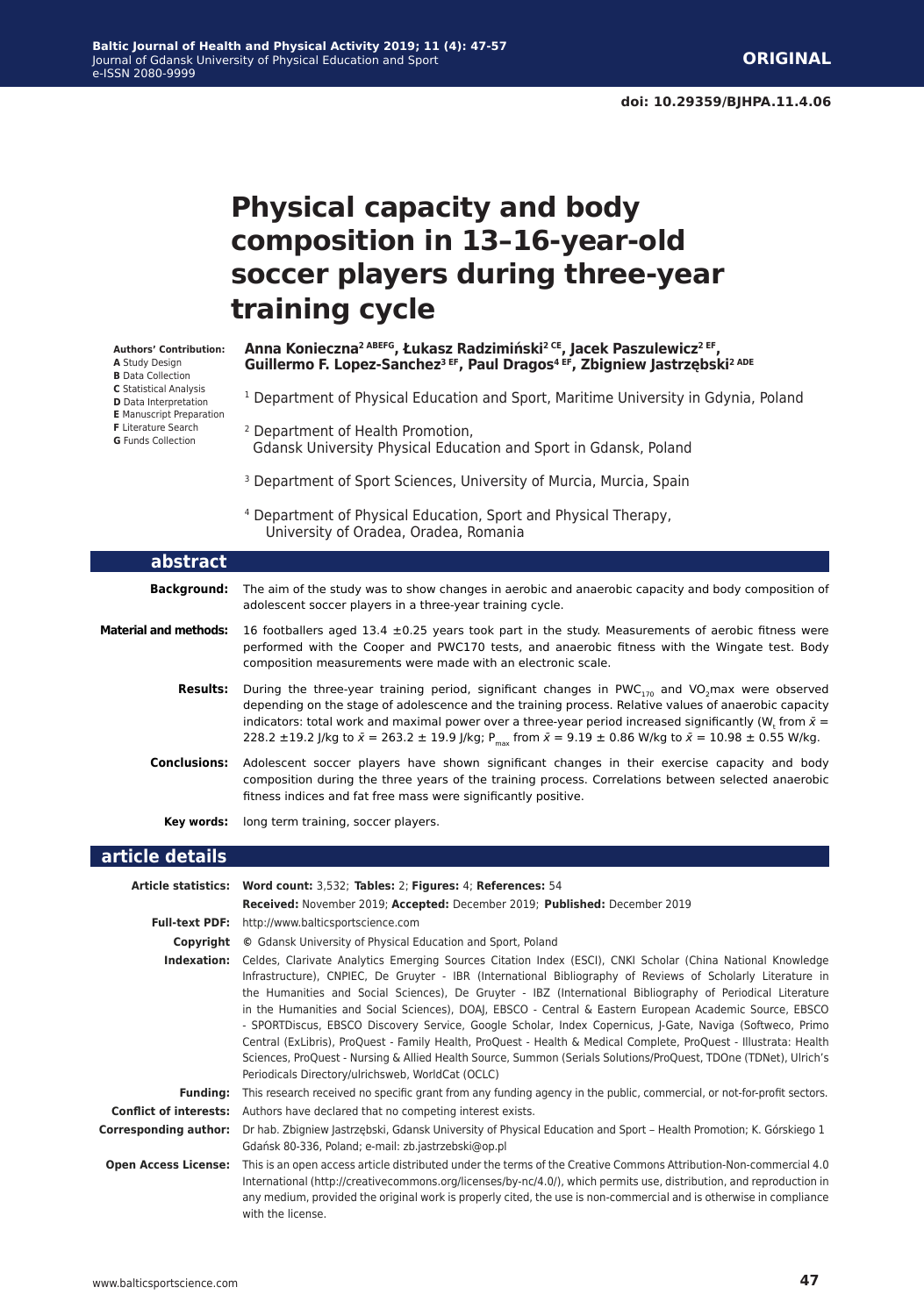## **introduction**

The aerobic energy system is dominant during a soccer match and the most commonly it is determined by VO<sub>2</sub>max parameter. According to Hoff [1] and Reilly [2], it strongly correlates with the distance covered during the match. Its higher value allows the player to run longer and faster and get involved in more actions on the pitch [3]. Helgerud et al. [4] confirm that aerobic fitness has an impact on young players' performance. High aerobic capacity allows maintaining a high work rate for a long time during the match and minimizing deterioration in technical performance during the match [5]. It also helps players recover better from high-intensity actions and intermittent exercise after high-intensity efforts and intermittent activities typical of playing football [6]. Anaerobic capacity is used during very short bursts of moderate to intense effort that can directly affect the outcome of a match. The total duration of high intensity efforts is on average 7 min during the entire match [7]. On average, players perform one sprint or acceleration during one minute [8]. The average sprint duration is 2–4 s, and 90% of all sprints are shorter than 20 m [8–10]. In turn, 45% of all goals scored are preceded by a linear sprint, usually without a defender or a ball [11]. For this reason, the anaerobic fitness of the body is an extremely important element of the player's efficiency and may determine the winning or losing result of a match [12].

Gil et al. [13] draw attention to the mutual relations between physiological requirements and the player's body composition and emphasize the importance of this factor for the effectiveness of the game. Other authors have also shown that higher levels of body fat can negatively affect performance as body mass must be moved against gravity and additional metabolic energy is required to displace the excess [13–16]. In addition, Rienzi et al. [17] say that excessive body fat not only causes earlier fatigue changes that reduce the effectiveness of action, but is also associated with deterioration in skills, an increased risk of injury and reduced possibilities of training program implementation and adaptation. In contrast, Mills et al. [18] and Carling and Orhant [19] draw attention to the need to consider the problem of body fat in terms of the position occupied on the pitch, not a uniform level for the whole team, as proposed by Willmore [20]. Moreover, Leao et al. [21] found that anthropometric pattern is observed across the maturation process in each tactical position.

Most of the tests in the field of physical efficiency and body composition concern adult elite soccer players. There is little data on adolescent players, especially with regard to multi-year training cycles. Therefore, the purpose of this work is to show changes in the indicators of aerobic and anaerobic physical fitness and body composition in footballers aged 13–16 in a three-year training cycle and the correlation that exists between them.

### **material and methods**

25 young soccer players aged 13–16 participated to the study. However, for different reasons (club changing, illness, etc.) only 16 players completed all the tests during the three-year training period. Participants were recruited from a secondary school of a soccer profile. During this period, measurements were made on nine dates: at the beginning, mid and end of each of the annual training cycles. During the first study, the average age was  $\bar{x}$  =13.4  $\pm$ 0.25 years and the last  $\bar{x}$  =16.1 ±0.25 years. The average body weight value was  $\bar{x}$  =46.2 ±7.10 kg and  $\bar{x}$  =60.5 ±8.36 kg, respectively, and the body height  $\bar{x}$  =157.8 ±6.55 cm and  $=172 \pm 6.39$  cm. Players involved in the research were part of the same team and participated in the competition of local junior leagues.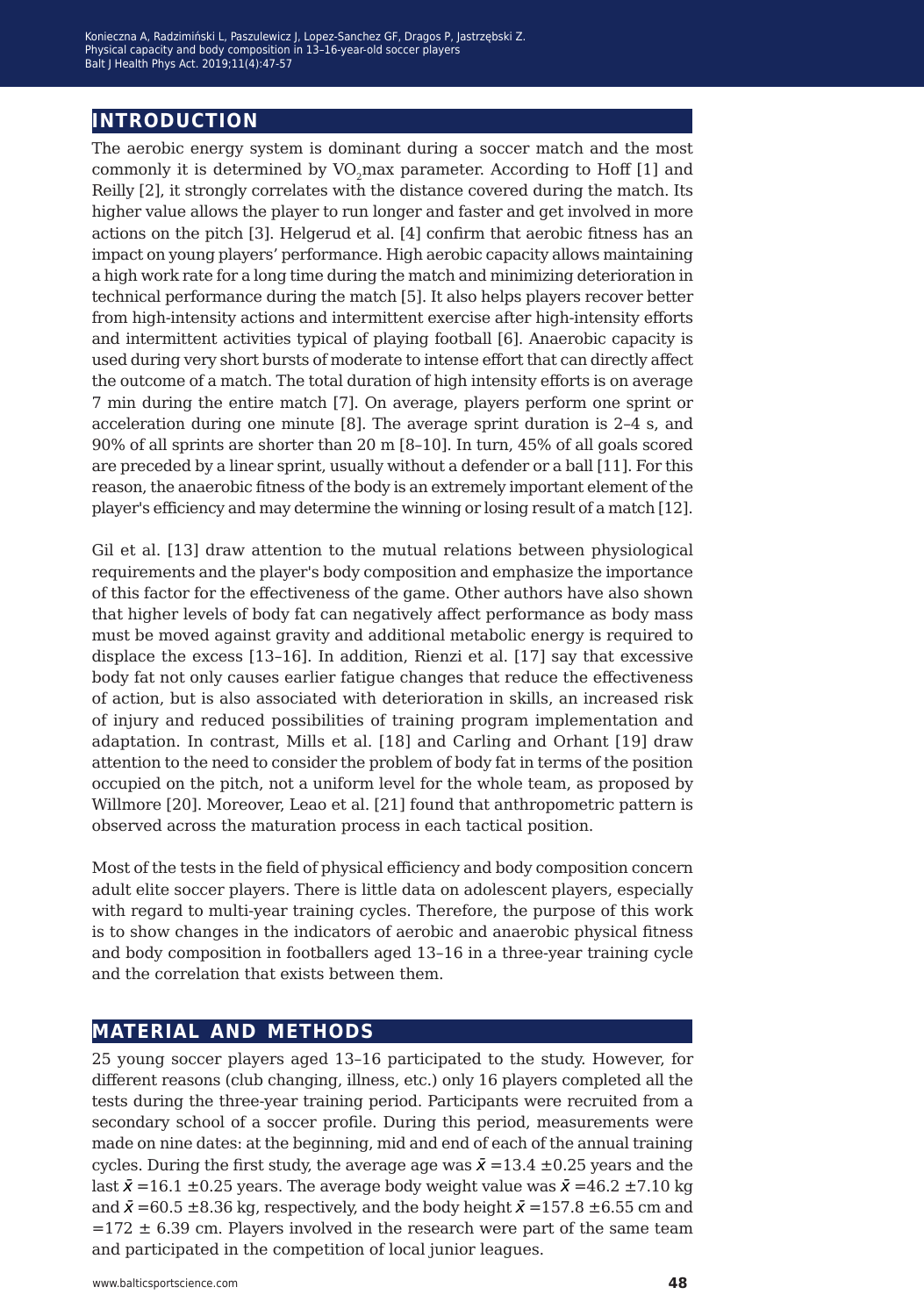Parents gave written consent for the subjects to participate in training, sports competitions and control tests. Every six months the competitors underwent periodic medical examinations and had valid athlete's health cards. The Bioethics Committee at the Regional Medical Chamber in Gdańsk approved the research (KB-3/12).

### **measurements of aerobic fitness**

#### *PWC170 test (Physical Work Capacity)*

The subjects were loaded with a cycloergometer twice for 5 minutes, successively, without rest. The intensity of the effort was selected so that the player's heart rate was about 130 bpm during the first effort and 150 bpm during the second one. At the last minute of each 5-minute operation, the heart rate (HR) was recorded using a Polar Vantage Sport-tester (Finland). Monark bicycle ergometer type E-818 (Sweden) was used to load the drivers with work. The PWC $_{170}$  index was determined indirectly by extrapolation using a computer program [22, 23].

#### *Cooper test*

Participants were familiarized with the test procedures. After a 5–10 minute warm-up, the subjects ran on the athletics track of an athletics stadium with a gravel surface. They started the test from the starting position from the place with the sound signal. The running time was 12 min. Based on the length of the distance covered, the approximate amount of maximum oxygen intake VO<sub>2</sub>max (ml/kg/min) was calculated according to the formula:  $VO_2$ max = (distance in meters – 504.9)/44.73 [24].

### **measurements of aerobic capacity**

#### *Wingate test*

The study used a 30-second version of the lower limb test on a Monark 824- E cycloergometer and the MCE V.2.0 computer program. Study participants were informed about how the test was performed. Before starting the test, they performed a 10-minute warm-up by pedaling on a cycloergometer at a frequency of 60 rpm with a load of 1.2 W/kg. Additionally, between 7 and 10 minutes of riding they performed three 5-second, rapid accelerations. The interval between the warm-up and the Wingate test lasted 10 minutes. At that time, the subjects performed stretching and loosening exercises for the muscles of the upper and lower extremities. The attempt began with a verbal "start" command and consisted of reaching the maximum pace of pedaling as soon as possible and maintaining it for the longest possible time within 30 seconds. After completing the test, the subject continued pedaling for one minute with a load of 0.5 W/kg and a frequency of 60/min, and then rested in the supine position for 4 minutes (to avoid orthostatic reaction) [25, 26].

### **anthropometric measurements**

The measurements were taken in the laboratory in the morning. The subjects did not participate in training or any physical activity at least 24 hours before the measurement. On the day preceding the study, a uniform, easily digestible diet was recommended that did not burden the body. Time from eating the last meal was a minimum of 2 hours. Participants were informed about the method of measurement and its purpose.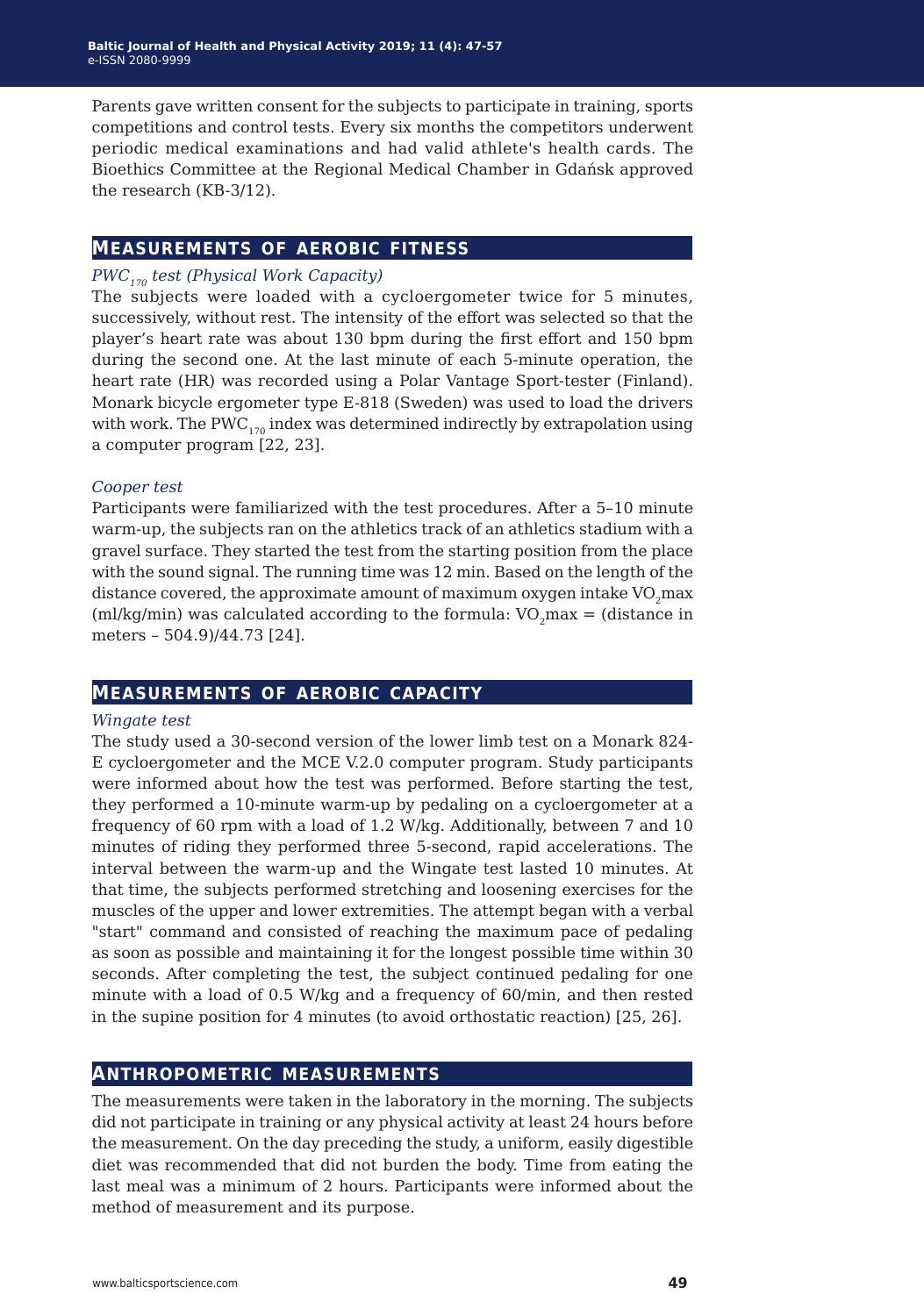### **statistical analysis**

Statistical analysis was performed using Statistica version 13.3 (Tulsa, OK, USA, 2016). Statistical inference began by checking compliance with the normal distribution at 95% confidence using the Shapiro-Wilk test. The significance of differences between subsequent tests was checked using analysis of variance for repeated measurements (ANOVA). To indicate which results differ from each other, Tukey's post-hoc reasonably significant difference (RIR) test was used. Feature correlation was demonstrated by calculating the Pearson linear correlation coefficient. Values of  $r \geq 0.5$  were considered significant. The strength of compounds was assessed according to the scale:  $r < 0.3$  weak correlation;  $0.30 \le r \le 0.60$  moderate correlation;  $r > 0.60$  strong correlation. The differences were defined as statistically significant for  $p < 0.05$  [28].

#### **results**

The level of aerobic capacity of soccer players in a three-year training cycle, determined by the PWC170 index, can be considered stable. Only between the third and fourth measurements a statistically significant difference was observed in the average values of this indicator. Its lowest value  $\bar{x} = 13.7 \pm 3.38$ kgm/kg/min was calculated in the fourth series of tests and the highest one in the second  $\bar{x} = 18.9 \pm 4.44$  kgm/kg/min (Fig. 1).





In terms of the VO<sub>2</sub>max index, statistically significant differences were observed only in the first year of football training. Its value was the lowest in the fourth  $\bar{x}$  =47.3 ±7.05 ml/kg/min and the highest in the second series of tests  $\bar{x}$  =56.1  $\pm$ 7.06 ml/kg/min (Fig. 2).

The biggest improvement in the rate of work done for young soccer players was observed in the first year of training. For the other study dates, the differences in results were statistically significant. In the first study, the participants obtained the lowest value of work  $\bar{x} = 228.2$  J/kg and the highest in the seventh one  $\bar{x} = 263.2 \text{ J/kg (Fig. 3)}.$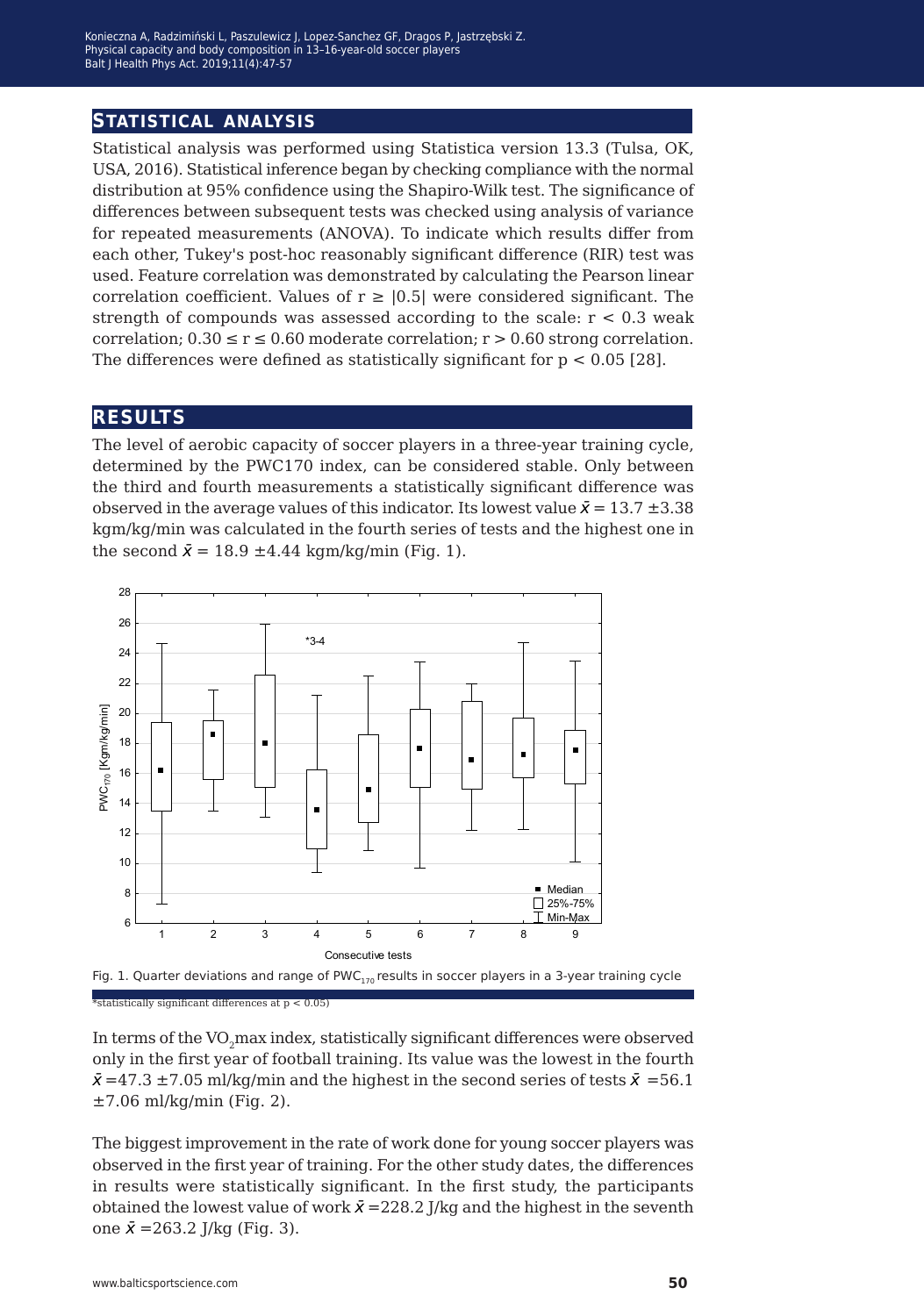





\*statistically significant differences at p < 0.05)



 $^\ast$ statistically significant differences at p < 0.05)

The value of the peak power indicator in the subjects increased significantly from  $\bar{x}$  =9.19 W/kg in the first test to  $\bar{x}$  =10.98 W/kg in the eighth test. In the last year, a decrease in its growth rate was recorded (Fig. 4).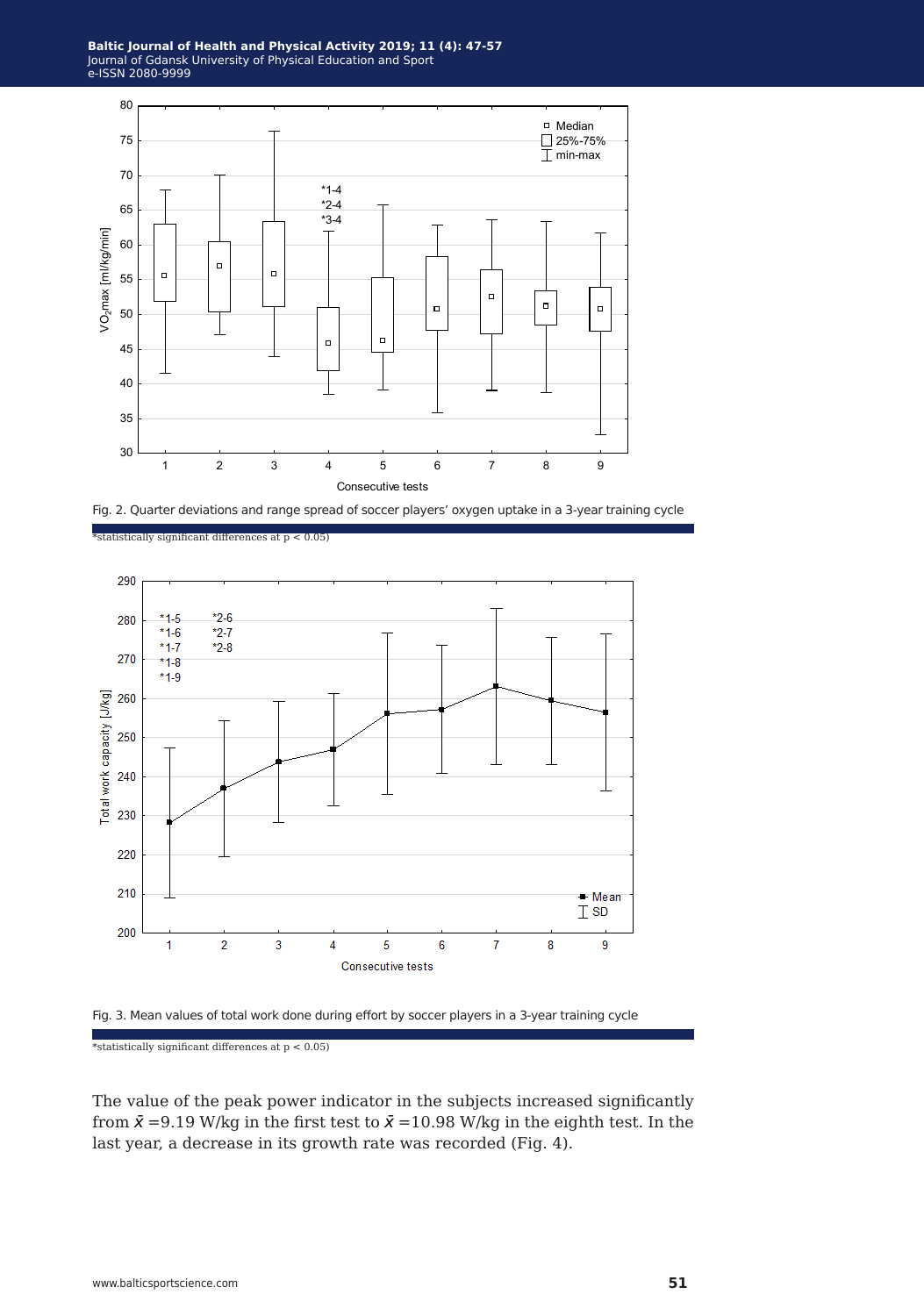Konieczna A, Radzimiński L, Paszulewicz J, Lopez-Sanchez GF, Dragos P, Jastrzębski Z.<br>Physical canacity and hody composition in 13-16-year-old soccer players  $\frac{1}{2}$ l Health Phys Act. 2019:11(4):47-57 Balt J Health Phys Act. 2019;11(4):47-57 Physical capacity and body composition in 13–16-year-old soccer players



Fig. 4. Mean values of peak power in soccer players in a 3-year training cycle

\*statistically significant differences at  $p < 0.05$ )

Table 1. The percentage of fat mass and mean active muscle mass values in soccer players over a 3-year training period

| Parameter | Statistical | Year I         |                      |                 | Year II         |        |         | Year III |           |         |
|-----------|-------------|----------------|----------------------|-----------------|-----------------|--------|---------|----------|-----------|---------|
|           |             | Test I         | Test II              | Test III        | Test IV         | Test V | Test VI | Test VII | Test VIII | Test IX |
| % FM      | Χ           | $9.4*1-3$      | 8.7                  | $7.2*3.4$       | 9.7             | 8.7    | 9.2     | 8.9      | 8.9       | 8.5     |
|           | <b>SD</b>   | 1.92           | 2.31                 | 2.12            | 2.25            | 2.24   | 2.04    | 2.87     | 2.65      | 3.11    |
| FFM [kg]  | Ÿ.          | $41.8*1.67889$ | $44.0^{*2-.6,7,8,9}$ | $46.0^{*3.8.9}$ | $46.4^{*4-8.9}$ | 50.0   | 50.4    | 51.4     | 54.3      | 55.2    |
|           | <b>SD</b>   | 5.89           | 5.68                 | 5.94            | 5.65            | 5.72   | 5.64    | 5.60     | 5.31      | 6.79    |
|           |             |                |                      |                 |                 |        |         |          |           |         |

 $^{\ast}$  statistically significant differences at p  $<$  0.05

Based on the analysis of correlation of the FM index (%) and the indicators of aerobic and anaerobic fitness in athletes, only a moderate, positive relationship with J/kg in the last year of their training was demonstrated  $(r = 0.50)$ . In contrast, the mass of active tissue (FFM) in the subjects' body positively correlated with anaerobic capacity indices, increasing the strength of the compound over time  $(r = 0.70$  for total work and  $r = 0.57$  and  $r = 0.79$  for maximal power). There was no significant relationship between this somatic parameter and the aerobic capacity expressed as  $PWC_{170}$  index, and the oxygen uptake (Table 2).

Table 2. Correlation coefficient values defining the dependence of fat and active mass parameters on selected capacity and fitness indicators at the end of each of the three years of training of young soccer players

| Variable             |                          |        | <b>FM [%]</b> |          | FFM [kg] |         |          |
|----------------------|--------------------------|--------|---------------|----------|----------|---------|----------|
|                      |                          | Test I | Test II       | Test III | Test I   | Test II | Test III |
| Physical<br>capacity | $PWC_{170}$ [kgm/kg/min] | 0.03   | $-0.01$       | 0.45     | $-0.12$  | 0.41    | 0.38     |
|                      | VO, max [ml/kg/min]      | 0.17   | 0.12          | $-0.24$  | $-0.22$  | $-0.30$ | $-0.46$  |
|                      | $W_{r}$ [J/kg]           | 0.05   | $-0.01$       | $0.50*$  | 0.44     | 0.41    | $0.70*$  |
|                      | Pmax [W/kg]              | 0.10   | $-0.13$       | 0.32     | $0.57*$  | $0.57*$ | $0.79*$  |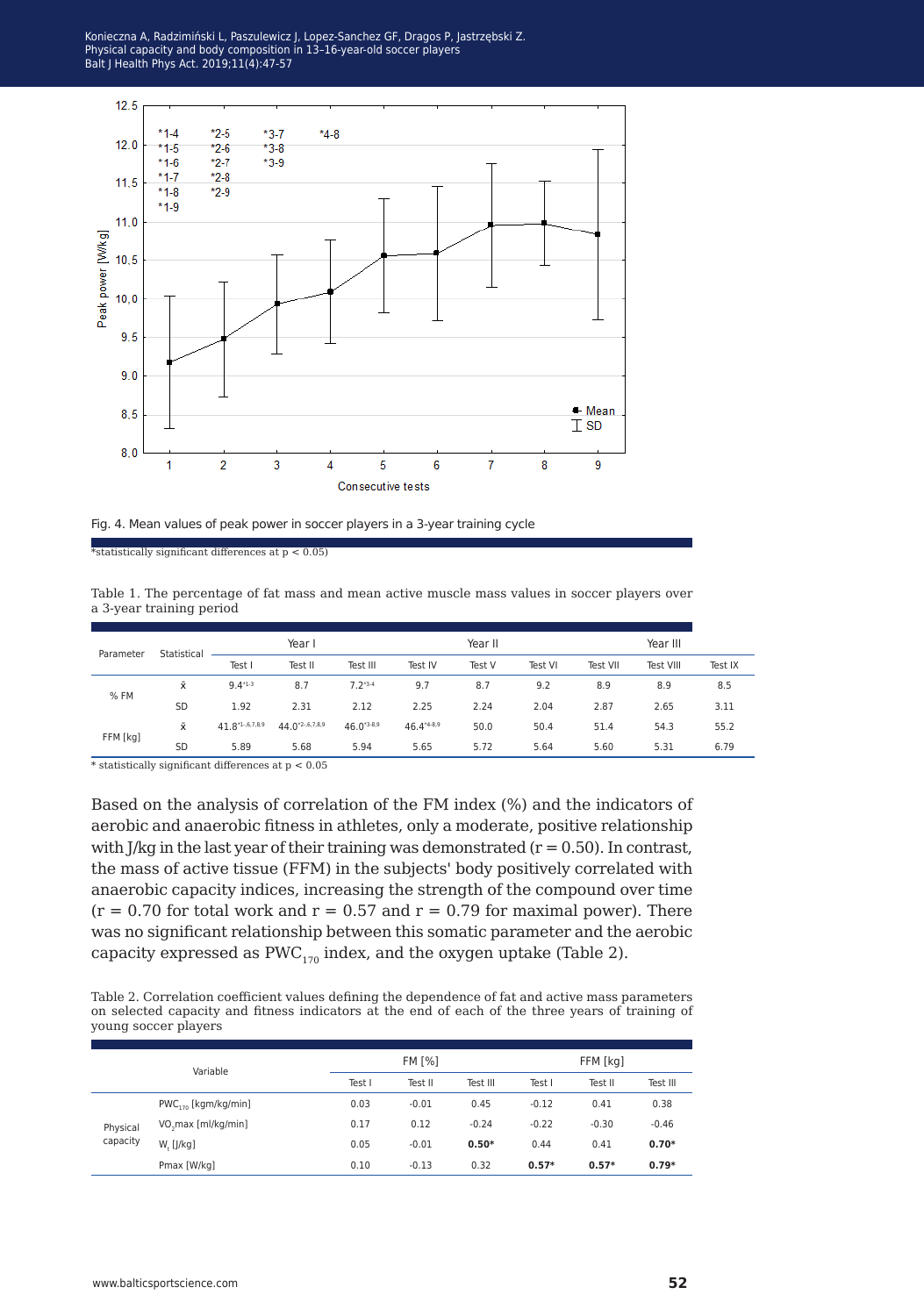## **discussion**

Long-term studies of the exercise capacity of young soccer players are rarely described in the literature. Our research concerned a three-year training period in a group of 13–16-year-old soccer players. Based on the results of the study, it can be concluded that the discussed oxygen performance of the players did not change significantly, and the greatest improvement in results was observed in the range of their maximal power. This could probably be a result of both the training loads used and the significant increase in their active muscle mass.

Considering the changes in the VO<sub>2</sub>max in relation to body weight, we observed stable levels of our competitors. These results are consistent with Malina et al.  $[29]$  which in longitudinal studies showed that the relative values of VO<sub>2</sub>max (mL/kg/min) in boys reaches a maximum at around 8 years of age and remain relatively stable during puberty [30]. The lack of significant differences in the VO<sub>2</sub>max level is in this case related to an increase in the subjects' body weight during puberty [29, 31, 32]. Welsman et al. [31] report that in boys aged 8–18 years this indicator is at the level of 48 to 50 ml/kg/min. In the soccer players we examined, the values were similar at the beginning of the three-year training period and higher at the end (from  $47.3 \pm 7.05$  to  $56.9 \pm 8.76$  ml/kg/min). It was probably a result of relatively high training loads to which the players observed by us were subjected (8 training units per week). For comparison, the value of the VO<sub>2</sub>max index of leading European soccer players is even higher and amounts to 55–67 ml/kg/min [33]. However, Ekblom [34] report that 60–65 ml/ kg/min is a sufficient value to play at an international level.

 $PWC_{170}$  discussed by us is another indicator characterizing the level of aerobic fitness. The players in our study obtained similar relative values as the group of footballers - youngsters (17.1  $\pm$ 3.65 kgm/kg/min), but lower than the cadets (19.0 ±2.47 kgm/kg/min), juniors (18.3 ±2.51 kgm/kg/min) or seniors (20.7 ±2.89 kgm/kg/min) tested by Jastrzębski et al. [35].

According to Inbar and Bar-Or [36] in contrast to the relative values of VO<sub>2</sub>max, indicators of anaerobic capacity (maximal power and total work) recorded during the Wingate test show a steady increase in males during childhood with a rapid increase during puberty. It is associated, among others, with the development of muscle tissue under the influence of sex hormones of a maturing organism. Further weight gain causes inhibition of the relative growth rate [36]. Similar results were obtained by Cempla and Bawelski [37], showing a rapid, over 15% increase in the maximal power  $(P_{max})$  in boys aged 12 to 13 years. Also Nikolaidis [38] gives significantly lower Pmax values for boys at the lower stage of adolescence.

In the discussed three-year period of football training, the soccer players examined by us obtained similar maximal power values to Greek players 9.56 ±0.68 W/kg tested by Nikolaidis [38]. Bar-Or and Rowland [39] explain the low power values obtained by children as the likely effect of low muscle mass per unit body weight, as well as worse glycolytic abilities and immature neuromuscular coordination. These factors weaken during adolescence and disappear during adulthood. In our research, however, in the last year of training, a reduction in the value of the total work index (J/kg) in the Wingate test was observed. This could have been the result of changes in the intensity and volume of training loads towards aerobic exercises.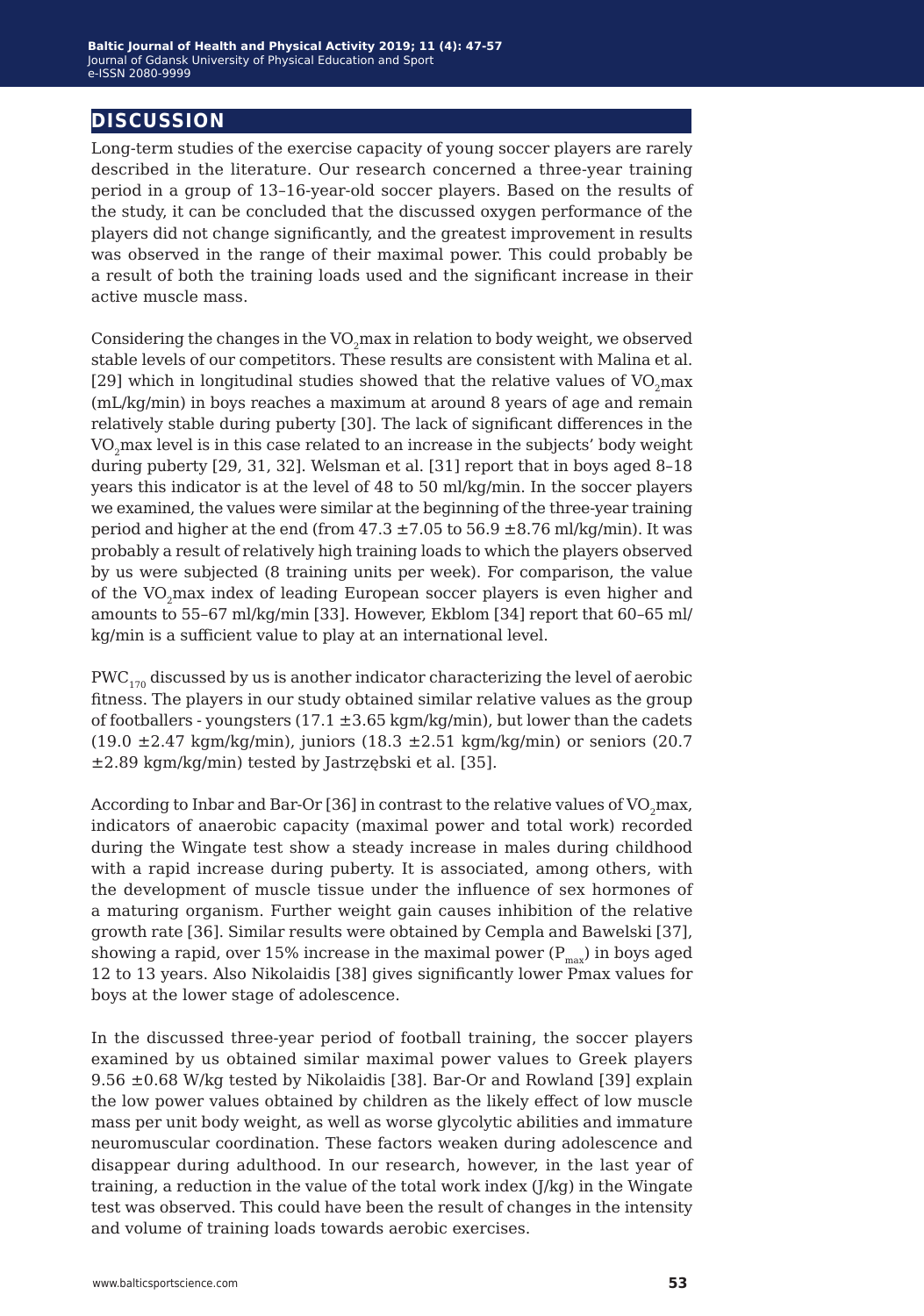During adolescence, in addition to physiological changes, there are also structural changes in the human body. The values of the percentage of body fat in the footballers we examined during the three years of observation are from 7.2  $\pm$ 2.12% to 9.7  $\pm$ 2.25%, with lower values recorded at the end of each annual training cycle than at the beginning of the annual cycles, after the summer break.

There were large discrepancies in FAT (%) scores in youth playing soccer: from 10.6  $\pm$ 1% to 13.6  $\pm$ 1.2% in French footballers aged 11.5–18 years and from 15.8  $\pm$ 3.75% to 16.61  $\pm$ 5.22% in Greek footballers aged 13-16 years. In addition, among the studies there is no agreement as to the direction of changes in body fat content during the adolescent period. Both upward and downward trends were found here [40].

During the three-year training period in the studied soccer players, the amount of active mass, whose main component is the muscle tissue, was systematically increasing. Here the direction of changes was consistent throughout the research period. Probably, this was due to ontogenic development of the subjects. Nikolaidis and Karydis [40] showed a positive correlation between the subjects' age and FFM in adolescent male soccer players aged 12-20 years. Carling and Orhant [20], on the other hand, showed a positive effect of training loads on the increase of active mass. Interestingly, they showed FFM increases between the beginning and the end of the season but no differences in this indicator across three consecutive seasons [20]. The obtained results of this indicator in the young footballers examined by us suggest that FFM increases both within one cycle and the entire three-year training period occurred as a result of both body development and applied training loads.

The best known relationships between physique and physical fitness relate to body fat. The authors agree that the adipose tissue has a strong negative impact on almost all football activities by treating adipose tissue as passive during activities where body mass must be lifted repeatedly against gravity [40–45]. Not only high values, but also a very low level of fatness associated with malnutrition negatively affects footballer's performance causing metabolic dysfunction [46, 47]. That is why it is necessary to look for the optimal fat condition, ensuring effective operation on the pitch [48]. However, with the growing problem of overweight and obesity in society, including children and adolescents, the stabilization of FM at a low level is becoming a major problem in order to maintain a high level of football skills. In the footballers we examined, no statistically significant correlation was found between body fat (FM%) and aerobic fitness indexes (VO<sub>2</sub>max and PWC<sub>170</sub>), and the relationships were both positive and negative. Probably it was associated with low body fat levels. Nikolaidis [41] showed a negative effect of body fat on aerobic power  $(r = -0.21, p = 0.029)$  in Greek soccer players aged 16-18 years. The weak impact of body fat on the aerobic fitness of young footballers is also confirmed by Fragoso et al. [49]. The authors noticed differences in the correlation of fatness with VO<sub>2</sub>max. In turn, Till et al. [50] suggest a significant effect of the adipose tissue on  $VO_2$ max, while Mustelin et al. [51] did not show a relationship between these variables. In our studies, there were no statistically significant correlations of active mass (FFM) with indicators of aerobic fitness. Since these relationships are usually negative, it can be assumed that the increase in muscle mass may have had a significant impact on the level of the  $VO_2$ max relative to body weight.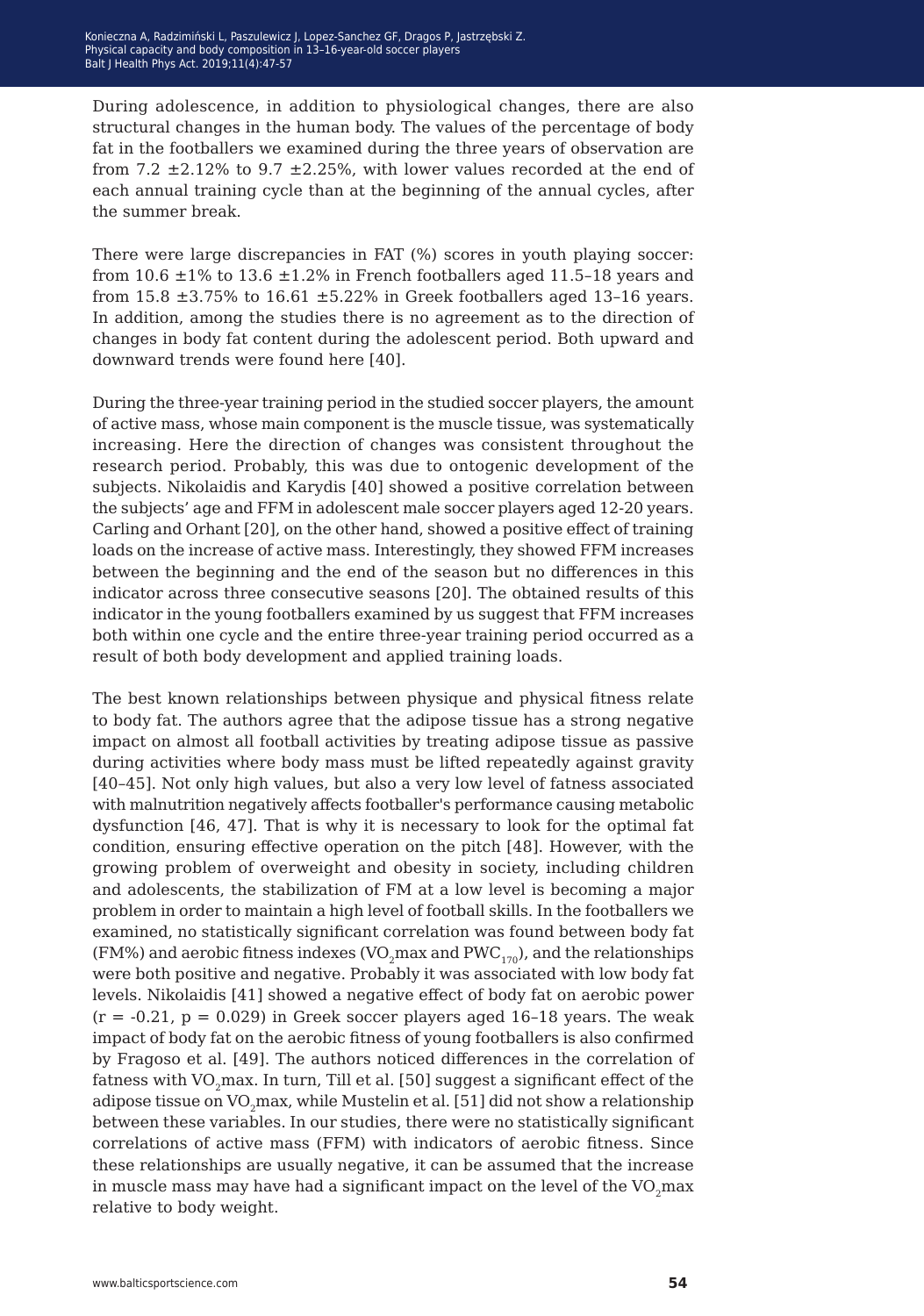During the three-year study period, no significant correlation was found between the subjects' body fat content and anaerobic fitness indicators, with one exception for the total work in the Wingate test ( $r = 0.50$ ,  $p < 0.05$ ). This is probably due to the low level of body fat throughout the study period. Nikolaidis [41] showed a negative relationship between BF% and Pmax in 16–18-yearold footballers ( $r = -0.20$ ,  $p = 0.044$ ). Maciejczyk et al. [49] confirm such relationships by examining groups of athletes with similar BMI but different tissue composition (BF/lean BM). The authors showed a negative effect of body fat on  $P_{\text{max}}$ .

While the adipose tissue is passive, power generation depends primarily on muscle tissue, which is the main component of active mass (FFM). Therefore, in our studies, the results of young footballers showed significant positive correlations between the size of active tissue (FFM) and the results of the Wingate test throughout the study period, and this relationship was most strongly observed at the age of 16. This is probably a result of increased growth of muscle mass during puberty [53]. Similar correlations were demonstrated by Nikolaidis [38] in the  $P_{peak}$  obtained in the Wingate (WanT) test with fat free mass ( $r = 0.94$ , p, 0.001,  $R^2 = 0.88$ ) in adolescent soccer players. Positive correlations between these indicators are also confirmed by Malina and Bielicki [30] and Falk and Bar-Ora [54].

The results of this study concerned a three-year training period of 13–16-yearsold soccer players. From the sport education point of view, this age is particularly important due to the maturation process. Furthermore, the level of aerobic and anaerobic capacity and technical-tactical skills achieved by the players at this time is similar to adults. Current research shows the changes of the physiological and anthropometric parameters in this crucial period. Although, longitudinal projects are always very demanding to the participants and researchers, the results of such studies may be very applicable for coaches working with young players.

### **conclusions**

- 1. In young football players, during a three-year training period, aerobic fitness expressed in absolute terms increased during the adolescence, while relatively to body weight it remained unchanged.
- 2. A significant increase in young players' anaerobic capacity was observed during the three-year period of football training.
- 3. The body fat percentage of soccer players was subject to fluctuations with a changeable direction, and the lean mass systematically increased.
- 4. There were no significant correlations between the indicators of aerobic fitness with the amount of fat and lean mass of the examined players, and the level of their anaerobic capacity did not show a relationship with fat tissue but significantly positively correlated with their active mass.

### **references**

- [1] Hoff J. Training and testing physical capacities for elite soccer players. J Sports Sci. 2005;23:573-82. <https://doi.org/10.1080/02640410400021252>
- [2] Reilly T. Energetics of high-intensity exercise (soccer) with particular reference to fatigue. J Sport Sci. 1997;15:257-263.<https://doi.org/10.1080/026404197367263>
- [3] Stolen T, Chamari K, Castagna C, Wisloff U. Physiology of soccer: An update. Sports Med 2005;35(6):501- 536.<https://doi.org/10.2165/00007256-200535060-00004>
- [4] Helgerud J, Engen LC, Wisloff U, Hoff J. Aerobic endurance training improves soccer performance. Med Sci Sports Exerc. 2001;33(11):1925-1931.<https://doi.org/10.1097/00005768-200111000-00019>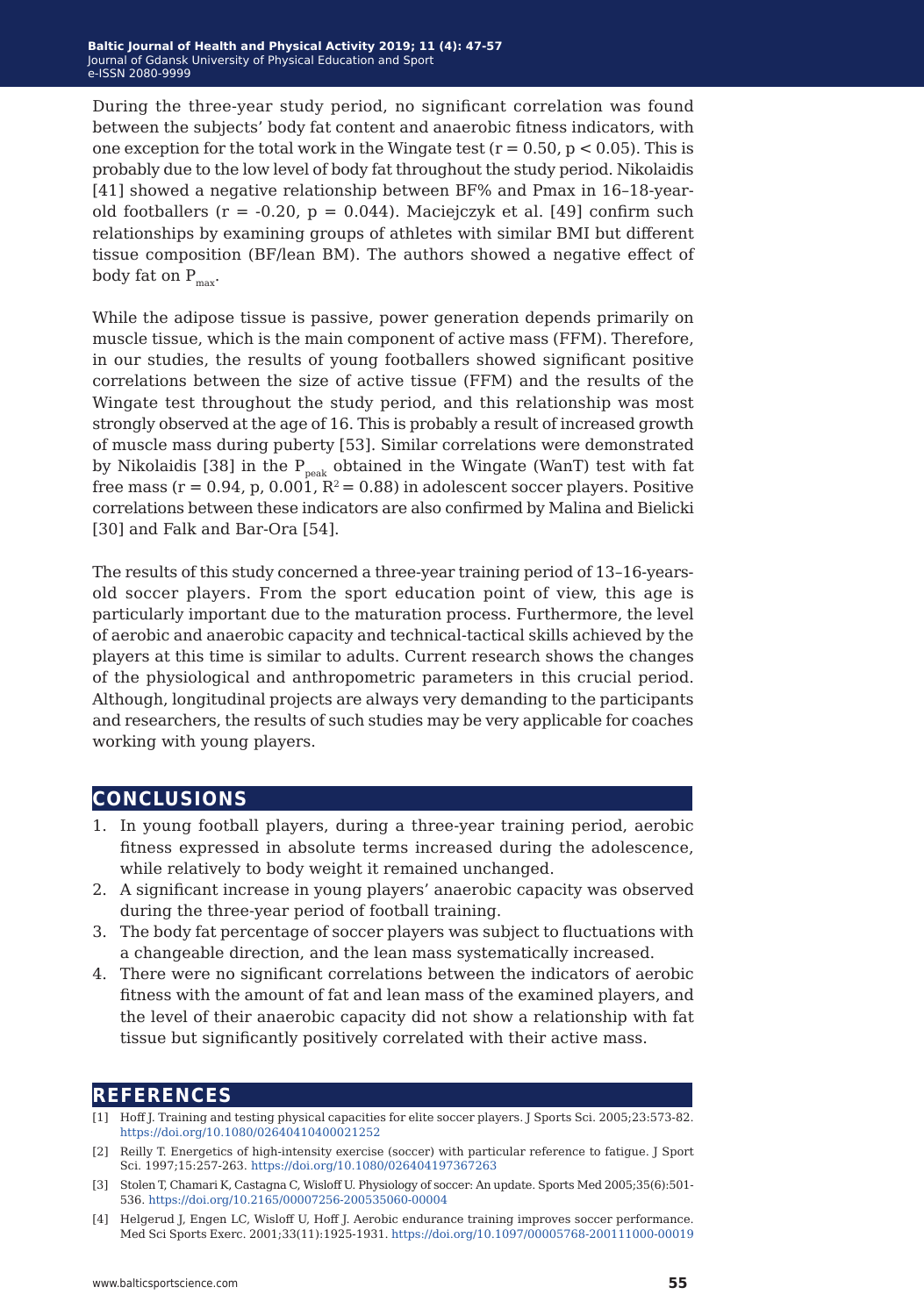- [5] da Silva A, Ferreira AJ, Kaminagakura EI. Comparative analysis between maximum oxygen uptake and anthropometric profile in soccer players and referees. Arch Med Deporte 2014;31(3):165-169.
- [6] Reilly T. Energetics of high-intensity exercise (soccer) with particular reference to fatigue. J Sport Sci. 1997;15:257-263.<https://doi.org/10.1080/026404197367263>
- [7] Bangsbo J, Norregaard L, Thorsoe F. Activity profile of competition soccer. Can J Sport Sci. 1991;16:110-116.
- [8] Ingebrigsten J, Dalen T, Hjelde GH, Wisloff U. Acceleration and sprinting profiles of a professional elite football team in match play. Eur J Sport Sci. 2015;15:101-110. [https://doi.org/10.1080/17461](https://doi.org/10.1080/17461391.2014.933879) [391.2014.933879](https://doi.org/10.1080/17461391.2014.933879)
- [9] Rampinini E, Coutts AJ, Castagna C, Sassi R, Impellizzeri FM. Variation in top level soccer match performance. Int J Sports Med. 2007;28:1018-1024. <https://doi.org/10.1055/s-2007-965158>
- [10] Vigne G, Gaudino C, Rogowski I, Alloati G, Hautier C. Activity profile in elite Italian soccer team. Int J Sports Med. 2003;31:304-310.<https://doi.org/10.1055/s-0030-1248320>
- [11] Faude O, Koch T, Meyer T. Straight sprinting is the most frequent action in goal situations in professional soccer. J Sports Sci. 2012;30:625-631. <https://doi.org/10.1080/02640414.2012.665940>
- [12] Haugen T, Tonnenssen E, Hisdal J, Seiler S. The role and development of sprinting speed in soccer. Int J Sports Physio Perform. 2014;9:432-441. <https://doi.org/10.1123/ijspp.2013-0121>
- [13] Gil S, Gil J, Irazusta A, Ruiz F, Irazusta J. Anthropometric and physiological profile of successful young soccer players. In: Science and Football V. In: ReilyT, Cabri J, Araujo D, editors. The Proceedings of the fifth World Congress on Science and Football. Abingdon, UK: Routledge, Taylor and Francis Group; 2005, 434-441.
- [14] Reilly T. Physiological Profile of the Player. In: Orejan J, editor. Football (Soccer). Oxford, USA: Blackwell Scientific Publications; 1994, 78-94.
- [15] Bangsbo J, Krustrup P, Mohr M. Physical capacity of high-level soccer players in relation to playing position. J Sports Sci. 2004;22(6):523-524
- [16] Ostojic SM. Changes in Body Fat Content of Top-Level Soccer Players. J Sports Sci Med 2002;01:54-55.
- [17] Rienzi E, Drust B, Reilly T, Carter JEL, Martin A. Investigation of anthropometric and work-rate profiles of elite South American international soccer players. J Sports Med Phys Fitness. 2000;40(2):162-169.
- [18] Mills C, Croix MDS, Cooper SM. The importance of measuring body composition in professional football players: A commentary. Sport Exerc Med Open J. 2017;3(1):24-29. [https://doi.org/10.17140/](https://doi.org/10.17140/SEMOJ-3-144
) [SEMOJ-3-144](https://doi.org/10.17140/SEMOJ-3-144
)
- [19] Carling C, Orhant E. Variation in body composition in professional soccer players: interseasonal and intraseasonal changes and the effects of exposure time and player position. J Strength Cond Res. 2010; 24(5):1332-1339. <https://doi.org/10.1519/JSC.0b013e3181cc6154>
- [20] Willmore JH. Body composition in sport and exercise: Directions for future research. Med Sci Sports Exerc. 1983;15(1):21-31. <https://doi.org/10.1249/00005768-198315010-00007>
- [21] Leao C, Camoes M, Clemente FM, Nikolaidis PT, Lima R, Bezerra P, Rosemann T, Knechtle B. Anthropometric profile of soccer players as a determinant of position specificity and methodological issues of body composition estimation. Int J Environ Res Public Health. 2019; 16(13):2386. [https://](https://doi.org/10.3390/ijerph16132386
) [doi.org/10.3390/ijerph16132386](https://doi.org/10.3390/ijerph16132386
)
- [22] Halicka-Ambroziak H, Jusiak R, Martyn A, Opaszowski B, Szarska I, Tyszkiewicz M, Wit B. Wskazowki do cwiczeń z fizjologii dla studentow wychowania fizycznego [Tips for exercises in physiology for students of Physical Education]. Warszawa: Wydawnictwo Uczelniane AWF; 1983. Polish.
- [23] Jastrzebski Z. Kontrola treningu w piłce ręcznej [Training control in handball]. Gdansk: Wydawnictwo Uczelniane AWFiS; 2004. Polish.
- [24] Cooper KH. Bewegungstraining. Frankfurt: Fisher Verlag; 1978. German.
- [25] Bar-Or O. Le test anaerobic de Wingate, caracteristiques et applications. Symbioses FRANCE, 1981; 3:157-172. French.
- [26] Jastrzebski Z. Proba okreslenia norm dla wybranych wskaznikow mechanicznych w tescie Wingate u pilkarzy noznych [Determining of the norms of the chosen Wingate test mechanical indexes for football players]. In: Trening sportowy na przelomie wiekow [Sports training at the turn of the centuries] Warszawa: Wydawnictwo AWF; 2002. Polish.
- [27] Bergman P, Janusz A. Bioelektryczna metoda okreslania składu ciała czlowieka [Bioelectric method of body composition analysis]. In: Biologia populacji ludzkich wspolczesnych i pradziejowych [Biology of contemporary and ancient populations] Słupsk: WSP; 1992. Polish.
- [28] Stanisz A. Przystępny kurs statystyki z zastosowaniem STATISTICA PL na przykladach z medycyny [The accessible course in Statistica with the use of STATISTICA PL based on the medical examples] Kraków: StatSoft; 2006. Polish.
- [29] Malina RM, Bouchard C, Bar-Or O. Growth, Maturation and Physical Activity. Champaign, Illinois: Human Kinetics; 2004.
- [30] Malina RM, Bielicki T. Growth and maturation of boys active in sports: longitudinal observations from Wroclaw growth study. Ped Exerc Sci. 1992;4(1):68-77.<https://doi.org/10.1123/pes.4.1.68>
- [31] Welsman JR, Armstrong N, Kirby BJ, Nevill AM, Winter EM. Scaling Peak VO2 for differences for body size. Med. Sci Sports Exerc. 1996;28:259-265. [https://doi.org/10.1097/00005768-199602000-00016](https://doi.org/10.1123/pes.4.1.68)
- [32] Williams J, Armstrong N, Crichton N, Winter E. Changes in peak oxygen uptake with age and sexual maturation in boys: Physiological fact or statistical anomaly. In: Coudert J, Van Praagh E, editors. Children and Exercise XVI. Paris: Masson; 1992, 35-37.
- [33] Hoff J, Helgerud J. Endurance and Strength Training for Soccer Players. Physiological Considerations. J Sports Med. 2004;34(3):165-180. [https://doi.org/10.2165/00007256-200434030-00003](https://doi.org/10.1123/pes.4.1.68)